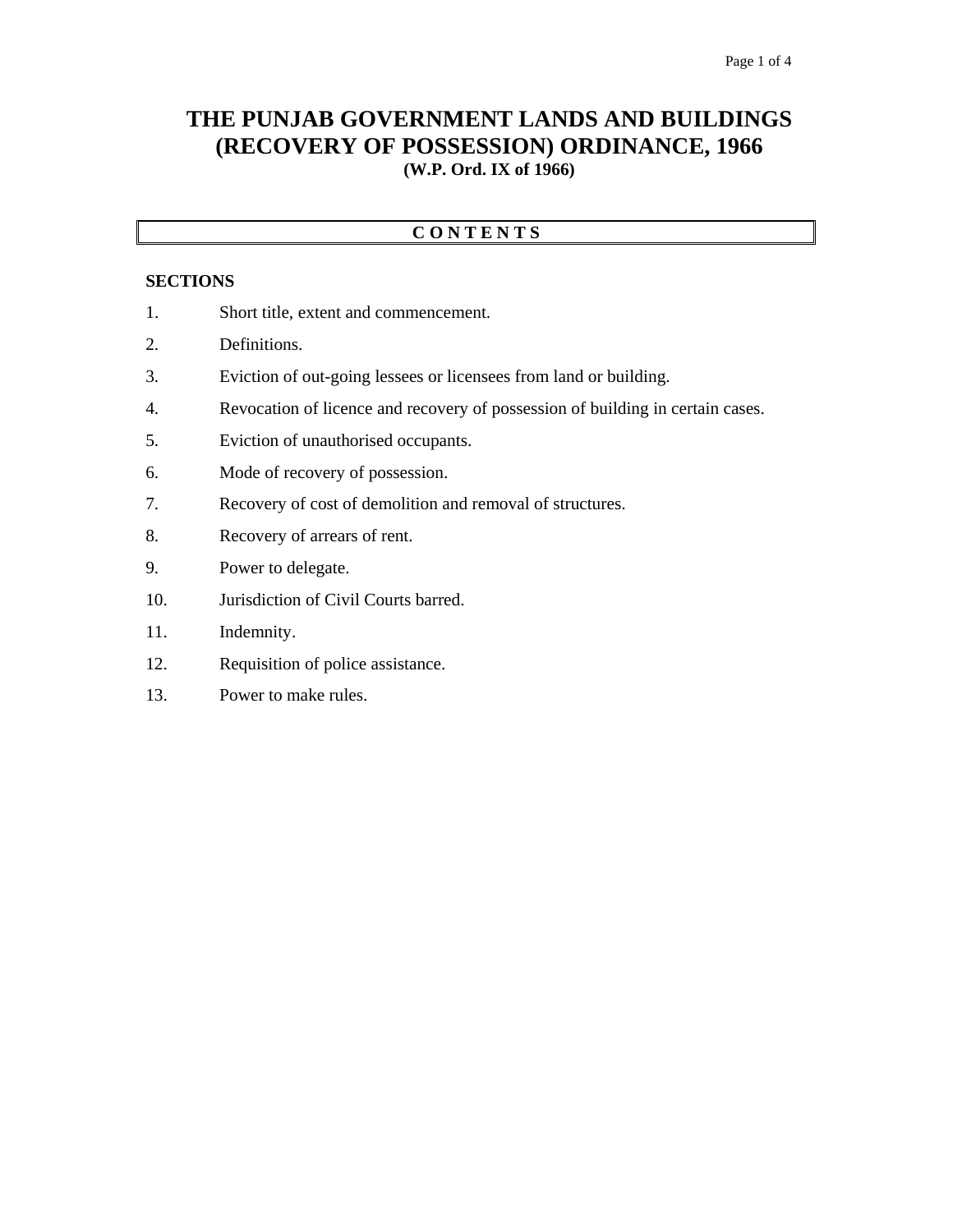# 1 **THE** <sup>2</sup> **[PUNJAB] GOVERNMENT LANDS AND BUILDINGS (RECOVERY OF POSSESSION) ORDINANCE, 1966 (W.P. Ordinance IX of 1966)**

[4 April 1966]

#### *An Ordinance to provide for the speedy recovery of possession of Government lands and buildings*

**Preamble.**— WHEREAS it is expedient to provide for the speedy recovery of possession of Government lands and buildings from outgoing lessees and licencees and unauthorised occupants, and for matters ancillary thereto;

 AND WHEREAS the Provincial Assembly of West Pakistan is not in session and the Governor of West Pakistan is satisfied that circumstances exist which render immediate legislation necessary;

 NOW, THEREFORE, in exercise of the powers conferred on him by clause (1) of Article 79 of the Constitution, the Governor of West Pakistan is pleased to make and promulgate the following Ordinance:-

**1.** Short title, extent and commencement.—(1) This Ordinance may be called the <sup>3</sup>[Punjab] Government Lands and Buildings (Recovery of Possession) Ordinance, 1966.

- (2) It extends to the whole of the Province of  $\frac{4}{3}$  [the Punjab], except the Tribal Areas.
	- (3) It shall come into force at once.

**2. Definitions.**—In this Ordinance, unless there is anything repugnant in the subject or context,—

- (*a*) "building" means a building or part thereof, which vests in, or is in the possession or under the management and control of, Government and includes the land appurtenant thereto;
- (*b*) "Government" means the  $\frac{5}{2}$ [Provincial Government of the Punjab];
	- (*c*) "land" means land which vests in, or is in the possession or under the management and control of Government and is used or held for purposes other than agriculture;
	- (*d*) "lease" and "lessee" have the same meanings as in the Transfer of Property Act, 1882 (IV of 1882), and for the purpose of section 3, "lessee" includes his heirs, assigns, legal representatives and all persons inducted by him into the demised land or building;
	- (*e*) "licence" and "licensee" have the same meanings as in the Easements Act, 1882 (V of 1882) and, for the purpose of section 4, "licensee" includes all persons inducted by him into the building to which the licence relates;
	- (*f*) "unauthorised occupant" means a person who is in occupation of any land or building without the express permission or authority of the Government and includes—
		- (*i*) a person inducted into any land or building by the lessee or licensee thereof; and
		- (*ii*) every member of the lessee's or licensee's family who remains in occupation of any land or building after the determination of the lease or licence in respect of the same.

 **3. Eviction of out-going lessees or licensees from land or building.—** If, on the expiry, whether before or after the commencement of this Ordinance, of the period of any lease or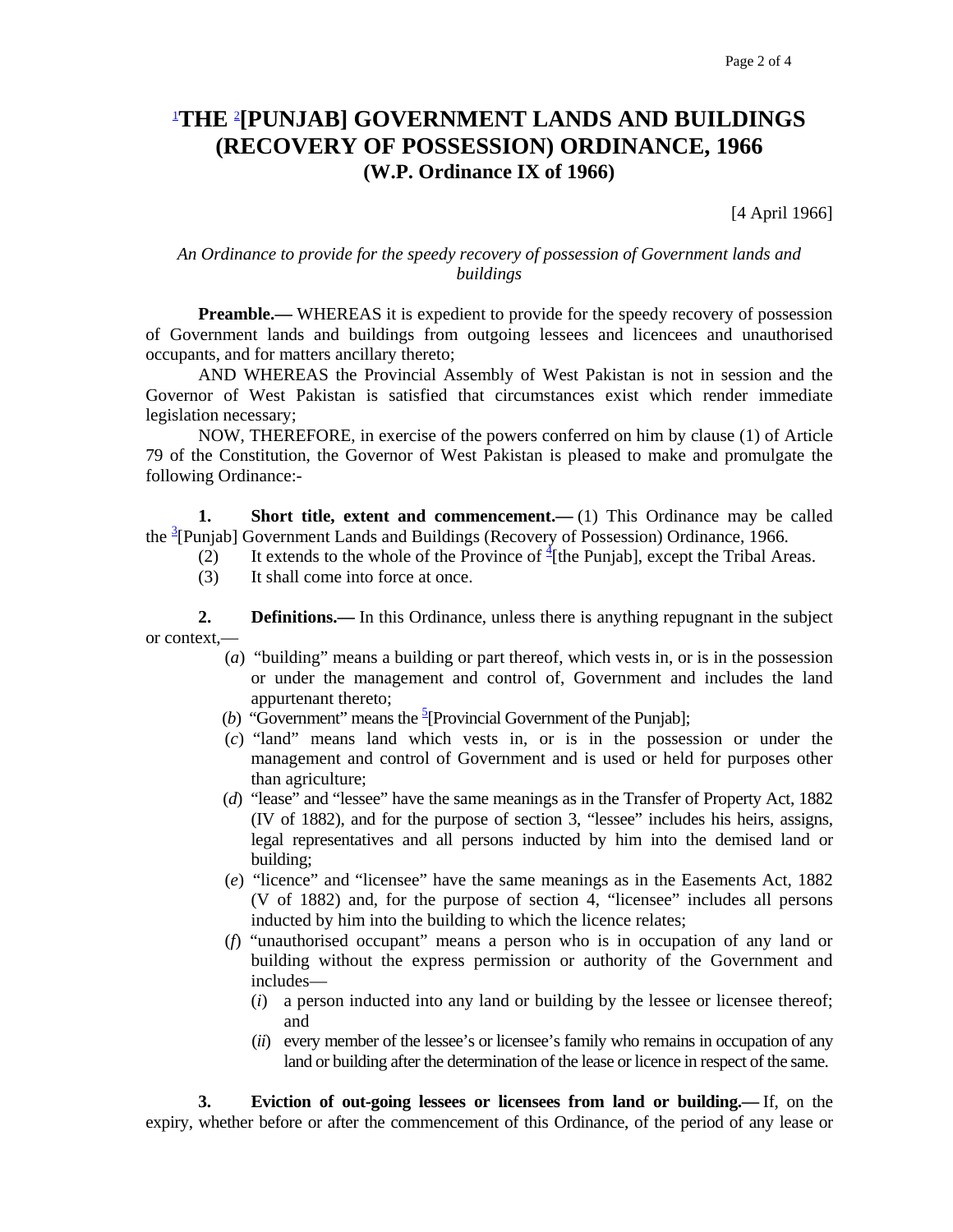licence in respect of a land or building of which Government is the lessor or licensor or on the determination of such lease or licence on the ground of breach of any covenant imposing an obligation on the lessee or licensee to give up possession of the demised land or building required for any public purpose, the lessee or licensee refused or failed, or refuses or fails, to vacate that land or building and put Government into possession of the same, any officer authorised by Government in this behalf may, notwithstanding anything contained in any other law for the time being in force or in any contract, at any time, enter upon the demised land or building and recover vacant possession of that land or building by evicting the lessee or licensee and may also demolish and remove the structures, if any, erected or built thereon by the lessee or licensee:

 Provided that such officer shall, before demolishing and removing any structures under this section, issue a notice to the lessee or licensee calling upon him to remove such structures within the period specified in the notice.

 **4. Revocation of licence and recovery of possession of building in certain cases.—** (1) Notwithstanding anything contained in any other law for the time being in force or in any contract, where the licensee of a building is a person in the service of Pakistan, the licence in respect of such building shall, in addition to the grounds mentioned in section 62 of the Easements Act, 1882 (V of 1882), stand revoked on the discharge, removal, dismissal, resignation, retirement or death of such servant or on his transfer from the station in which he is employed to any other station, after the expiration of the period for which he or his dependents may retain possession of the building under the rules for the time being applicable to the licence.

 (2) On the revocation of a licence in respect of a building the licensee shall, notwithstanding anything contained elsewhere in the aforesaid Act or in any other law for the time being in force or in any contract, forthwith put the Government into possession of such building or part, failing which any officer authorised by Government in this behalf may enter and recover possession of the same by evicting the licensee:

Provided that the licensee shall be given notice of not less than fourteen days for vacating such building.

**5.** Eviction of unauthorised occupants.—(1) If Government is satisfied after making such enquiry as it thinks fit that a person is an unauthorised occupant of any land or building, it may, by order in writing, direct such person to vacate the land or building within the period specified in the order.

 (2) If any person refuses or fails to vacate any land or building as directed by an order made under sub-section (1), any officer authorised in this behalf by Government may, notwithstanding anything contained in any other law for the time being in force, enter upon such land or building and recover possession of the same by evicting such person and may also demolish and remove the structures, if any, erected or built by that person.

 **6. Mode of recovery of possession.—** For the purpose of recovering possession of any land or building under the provisions of section 3 or section 4 or section 5, an officer authorised by Government in this behalf may use or cause to be used such force as may be necessary.

 **7. Recovery of cost of demolition and removal of structures.—** (1) The cost of demolition and removal of structures under section 3 or section 5, hereafter in this section referred to as the cost, shall be payable to Government, by the lessee or licensee or the unauthorised occupant, as the case may be.

 (2) If the cost is not paid on demand, Government may cause the materials of the structures demolished and removed under section 3 or section 5 to be sold in auction in such manner as may be prescribed by rules.